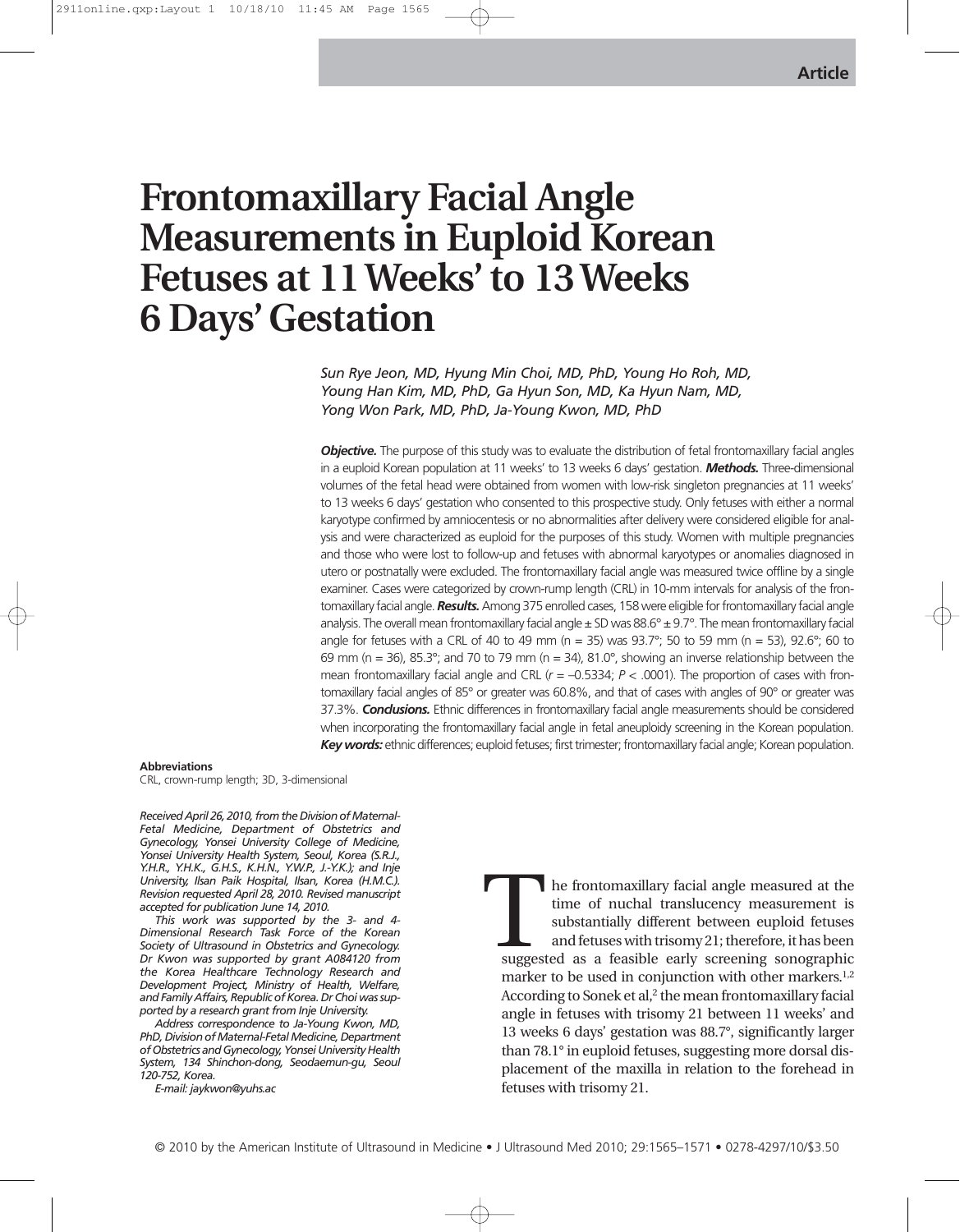In the past, trisomy 21 was misnamed "mongolism" owing to its phenotypic characteristics such as a flat face, a flat nose, and upslanting palpebral fissures that resembled East Asian facial features.3We are aware of differences in the facial profile across ethnicities; nonetheless, this has not been considered in developing fetuses. So far, many studies pertaining to the frontomaxillary facial angle in trisomy screening either did not verify ethnicity or included no or too few Asian fetuses. Therefore, norms based on data from white study populations may not be applicable to Asian populations with different facial profiles.

In light of these matters, this study was conducted to determine the distribution of frontomaxillary facial angle measurements and to determine its normal value in euploid Korean fetuses at 11 weeks' to 13 weeks 6 days' gestation.

# **Materials and Methods**

The study was conducted prospectively in 2 tertiary referral centers from November 2007 through December 2008 in low-risk singleton pregnancies at 11 weeks' to 13 weeks 6 days' gestation. This study was approved by the Institutional Review Board, and all patients consented to participation. Patients were enrolled immediately before nuchal translucency screening after being interviewed for exclusion criteria, including unconfirmed dating of gestational age by sonography before 10 weeks' gestation, advanced maternal age, family history or obstetric history of trisomy or skeletal dysplasia, and higher-order pregnancy. Nuchal translucency and crown-rump length (CRL) measurements were obtained by sonography. If a fetal anomaly (including absence of the nasal bone), higherorder pregnancy, or missed abortion was diagnosed, the case was excluded. On completion of the pregnancies, medical records were reviewed to only include cases that had a normal karyotype confirmed by genetic screening or had no abnormalities after delivery, which were characterized as euploid for the purposes of this study. In addition, we censored retrospective occurrences of fetal aneuploidy, fetal anomalies, termination of pregnancy due to medical reasons, preterm delivery of a nonviable neonate, and loss to follow-up before volume analysis.

Eligible cases underwent 3-dimensional (3D) volume acquisition of the fetal head and upper thorax in the midsagittal plane as defined previously.4,5 If the 3D volume acquisition was unsuccessful within 15 minutes because of an unsatisfactory fetal position or excessive fetal movement, the case was considered a failure. All examinations were performed transabdominally (Accuvix XQ, Medison Co, Ltd, Seoul, Korea; and Voluson 730 Expert, GE Healthcare, Zipf, Austria) by 1 of 3 ultrasound specialists experienced in first-trimester scanning and 3D sonography.

Analysis of the 3D volumes was performed using external software (SonoView Pro version 1.4, Medison Co, Ltd; and 4D View version 5.0, GE Healthcare) by a single examiner to measure the frontomaxillary facial angle twice within a 1-week interval blinded to the first measurement to assess intraobserver variability. The 3D volume was manipulated in the 3 axes to obtain the correct midsagittal plane defined by Plasencia et al<sup>4,5</sup> to simultaneously depict the nasal bone, diencephalon, rectangular maxilla, and nuchal membrane. The frontomaxillary facial angle was measured between a line drawn on the upper margin of the maxilla and a line drawn from the upper anterior corner of the maxilla to the frontal bone, as previously described (Figure 1).4,5 To assess interobserver variability, another specialist with extensive experience in firsttrimester scanning and blinded to the first measurements repeated the frontomaxillary facial angle measurement in 30 cases.

The Kolmogorov-Smirnov test was used to confirm the normal distribution of the frontomaxillary facial angle measurements. Eligible cases were categorized by the CRL in 10-mm intervals for statistical analysis of the frontomaxillary facial angle. Continuous variables were expressed as mean ± SD or median and range. Data analysis was performed using SPSS version 12.0 software (SPSS Inc, Chicago, IL) and Excel for Windows 2007 (Microsoft Corporation, Redmond, WA). *P* < .05 was considered statistically significant. The relationship for the frontomaxillary facial angle and CRL was evaluated by the Pearson correlation coefficient. Interobserver and intraobserver bias and agreement in frontomaxillary facial angle measurements were evaluated using a Bland-Altman plot, and the statistical difference was evaluated by a Student *t* test.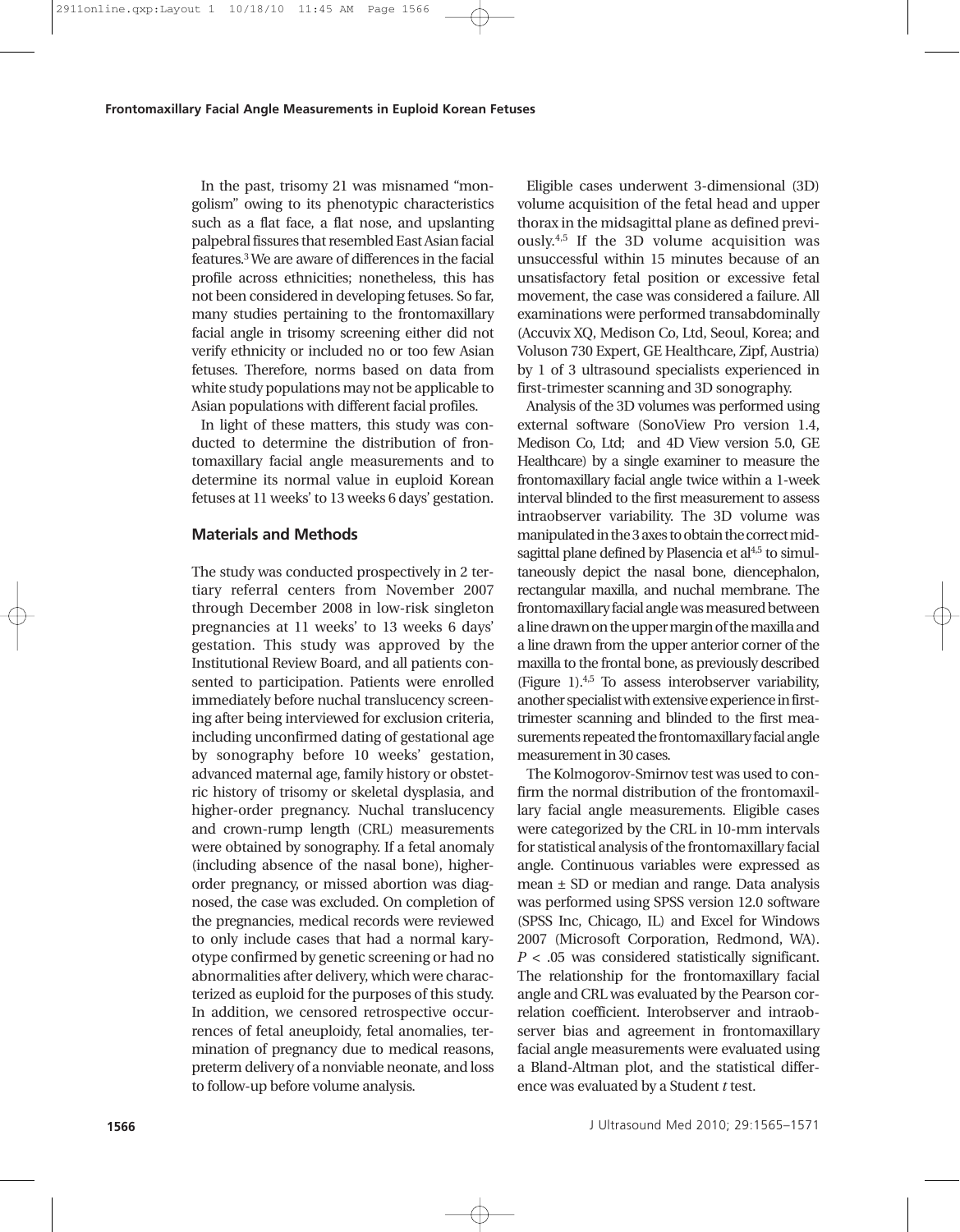

**Figure 1.** Sonogram showing measurement of the frontomaxillary facial angle. On an image simultaneously depicting the nasal bone (a), diencephalon (b), rectangular maxilla (c), and nuchal membrane (d), the frontomaxillary facial angle was measured between a line drawn on the upper margin of the maxilla and a line drawn from the upper anterior corner of the maxilla to the frontal bone.

## **Results**

Among 375 cases initially enrolled in the study, volume acquisition in the midsagittal view was successful in 303 (80.8%). Of these 303 cases, 104 were excluded from analysis because the pregnancy resulted in termination  $(n = 1)$ , fetal death with an unknown karyotype  $(n = 2)$ , or loss to follow-up  $(n = 101)$ . Unclear delineation of the anterior margin of the maxilla at the time of retrospective analysis of the 3D volume excluded 41 cases (20.6%), leaving 158 cases for frontomaxillary facial angle measurement (Table 1). As shown in Table 1, the proportion of cases with unsuccessful measurements was the highest in the group with a CRL of 40 to 49 mm.

In the 158 cases evaluated, the median maternal age was 32 years (range, 25–44 years); the median CRL at volume acquisition was 58.5 mm (range, 40.0–79.0 mm); and the mean frontomaxillary facial angle was  $88.6^{\circ} \pm 9.7^{\circ}$ , which did not show a statistical difference when compared with that of cases lost to follow-up (Table 2). An inverse relationship was found between the mean frontomaxillary facial angle and CRL (*r* = –0.5334; *P* < .0001; Figure 2 and Table 1), where the mean frontomaxillary facial angle decreased from  $93.7^\circ \pm 9.5^\circ$  at a CRL of 40 to 49 mm to 81.0° ± 6.1° at 70 to 79 mm.

Intraobserver agreement in 158 cases and interobserver agreement in 30 randomly selected cases were assessed. The mean difference and the 95% limits of agreement are showed in Figure 3 and Table 3.

Of the 158 cases, 60.8% and 37.3% had frontomaxillary facial angles of 85° or greater and 90° or greater, respectively (Table 4). The proportion of cases increased significantly in relation to the CRL, presenting an inverse relationship  $(P < .001)$ .

## **Discussion**

The effect of ethnic differences on nuchal translucency and nasal bone evaluation has been previously reported.<sup>6,7</sup> Thilaganathan et al<sup>6</sup> showed a small but significant difference in nuchal translucency measurements between fetuses of different ethnic origins, emphasizing the need to take ethnicity into account in the interpretation of such sonographic markers and the need to develop race-specific normative data. In Korea, normative data for fetal nuchal translucency thickness formulated by Chung et

**Table 1.** Frontomaxillary Facial Angle Values in 158 Euploid Korean Fetuses Successfully Measured by 3D Volume Analysis in Relation to CRL

| CRL, mm   | Total<br>Cases, n | Successfully Measured, n (%) |            | FMF. °         |                |                |  |
|-----------|-------------------|------------------------------|------------|----------------|----------------|----------------|--|
|           |                   | No                           | Yes        | Mean $\pm$ SD  | <b>Minimum</b> | <b>Maximum</b> |  |
| $40 - 49$ | 55                | 20(36.4)                     | 35(63.6)   | $93.7 \pm 9.5$ | 68.0           | 120.1          |  |
| $50 - 59$ | 61                | 8(13.1)                      | 53 (86.9)  | $92.6 \pm 9.4$ | 68.0           | 109.7          |  |
| $60 - 69$ | 44                | 8(18.2)                      | 36(81.8)   | $85.3 \pm 7.4$ | 70.2           | 105.7          |  |
| $70 - 79$ | 39                | 5(12.8)                      | 34 (87.2)  | $81.0 \pm 6.1$ | 65.5           | 95.5           |  |
| Total     | 199               | 41(20.6)                     | 158 (79.4) | $88.6 \pm 9.7$ | 65.5           | 120.1          |  |

FMF indicates frontomaxillary facial angle.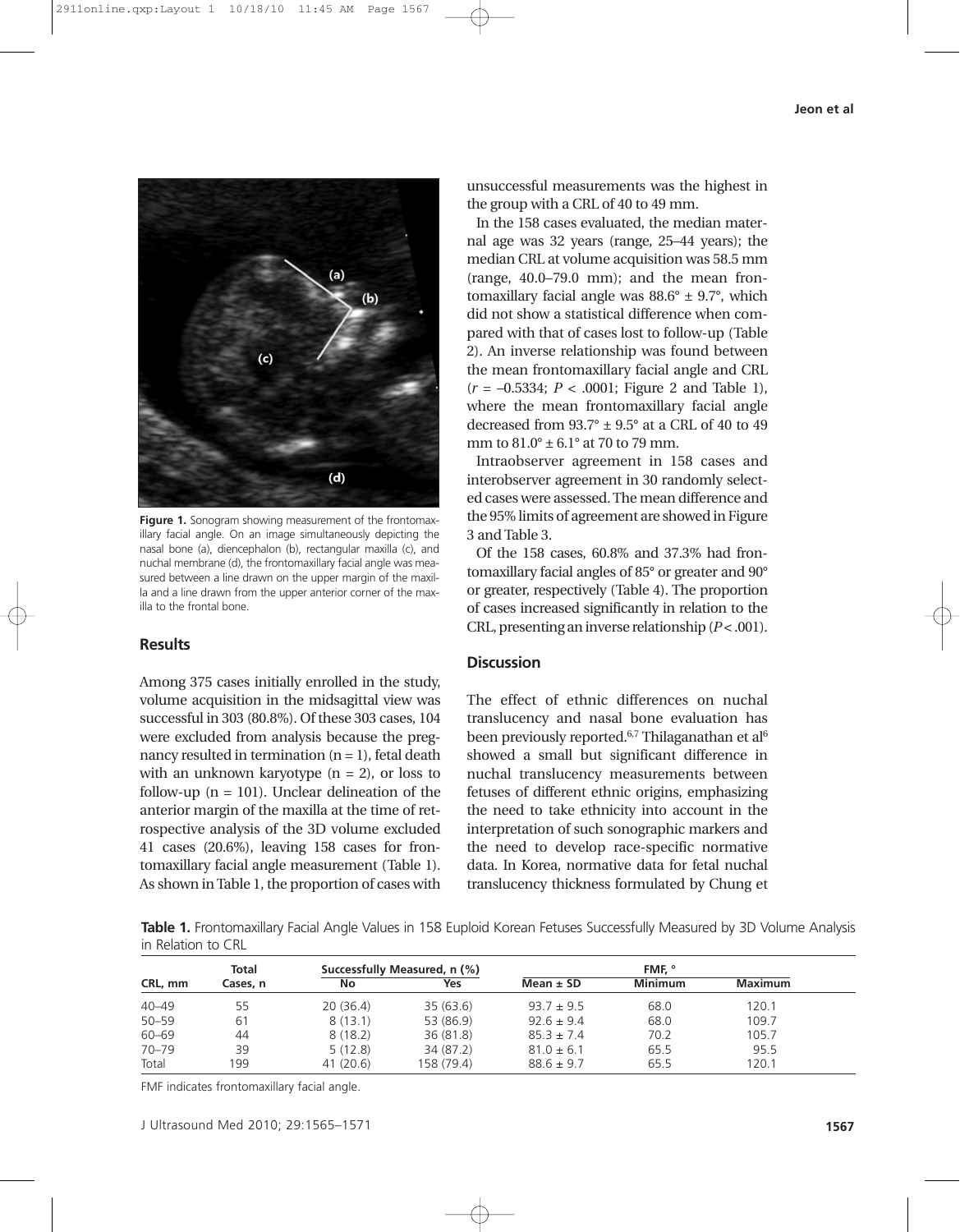| Variable                        | Included ( $n = 158$ ) | Lost to Follow up ( $n = 101$ ) |           |  |
|---------------------------------|------------------------|---------------------------------|-----------|--|
| Maternal age, y, median (range) | 32 (25–44)             | 32 (23–36)                      | NS.       |  |
| CRL, mm, median (range)         | 58.5 (40.0-79.0)       | 55.3 (40.0–78.7)                | <b>NS</b> |  |
| FMF, $\degree$ , mean $\pm$ SD  | $886 + 97$             | $844 + 66$                      | NS        |  |

**Table 2.** Comparison Between Included Cases and Cases Lost to Follow-up

FMF indicates frontomaxillary facial angle; and NS, not significant.

al8 are widely used as Korean-specific references. In addition, ethnic differences are present for the rates of visualization of the fetal nasal bone and its length.7,9–13

To date, data on the frontomaxillary facial angle in the first trimester have been limited, and to our knowledge, a potential racial difference in the frontomaxillary facial angle has not been formally evaluated (Table 5). The initial report of mean frontomaxillary facial angle values of 78.1° in euploid fetuses and 88.7° in fetuses with trisomy 21 and a 95th percentile cutoff of 85° did not specify the ethnic distribution of the study population.1 In a recent study on the normal range of frontomaxillary facial angle measurements at 11 weeks' to 13 weeks 6 days' gestation, white patients constituted greater than 90% of the study population. $14$ 

We found that the mean frontomaxillary facial angle measured in the first trimester was 88.6°, comparatively greater than the 78.1° in euploid fetuses reported by Borenstein et al.<sup>14</sup> In addition, measurements of the frontomaxillary facial

**Figure 2.** Frontomaxillary facial angle in 158 euploid Korean fetuses in relation to the CRL. Pearson correlation coefficient:  $r = -0.5334$ ;  $P < .0001$ .



angle at different CRLs were also higher. For example, the angle in our study was 93.7° at a CRL of 40 to 49 mm, compared with 84.3° at 45 mm and 81.0° at 70 to 79 mm, compared with 75° at 84 mm in the study by Borenstein et al.14 Although a statistical comparison cannot be made between the two studies because of differences in populations and stratification, it is interesting to note that the mean frontomaxillary facial angle value of euploid Korean fetuses in our study (88.6°) was similar to that of fetuses with trisomy 21 (88.7°) in the study by Borenstein et al.14 More importantly, we found that the proportion of Korean fetuses having a frontomaxillary facial angle above the previously proposed cutoff value of 85° for trisomy 21 screening was 60.8%, and for 90° it was 37.3%, which showed a negative correlation with the CRL (Table 4). This suggests that when the 95th percentile cutoff for euploid fetuses in white populations is to applied to Korean fetuses, almost two-thirds of the euploid fetuses would be falsely screened as having trisomy 21, and the percentage would become even higher with a decreasing CRL.

In this study, about one-third of cases in the group with a CRL of 40 to 49 mm had unsuccessful frontomaxillary facial angle measurements because of an unclear anterior margin of the maxilla and thus were excluded from the study. Specifically, the success rates of satisfactory visualization of the anterior margin of the maxilla in cases with a CRL of less than 50 mm and 50 mm or greater were 20 of 55 (36.4%) and 123 of 144 (85.4%), respectively. This may imply that frontomaxillary facial angle screening should be avoided at a CRL of 40 to 49 mm and postponed to a later gestation to attain optimal volume data for offline angle analysis.

Although others have failed to show a significant relationship between the CRL and frontomaxillary facial angle, $2,15$  a significant negative correlation between the frontomaxillary facial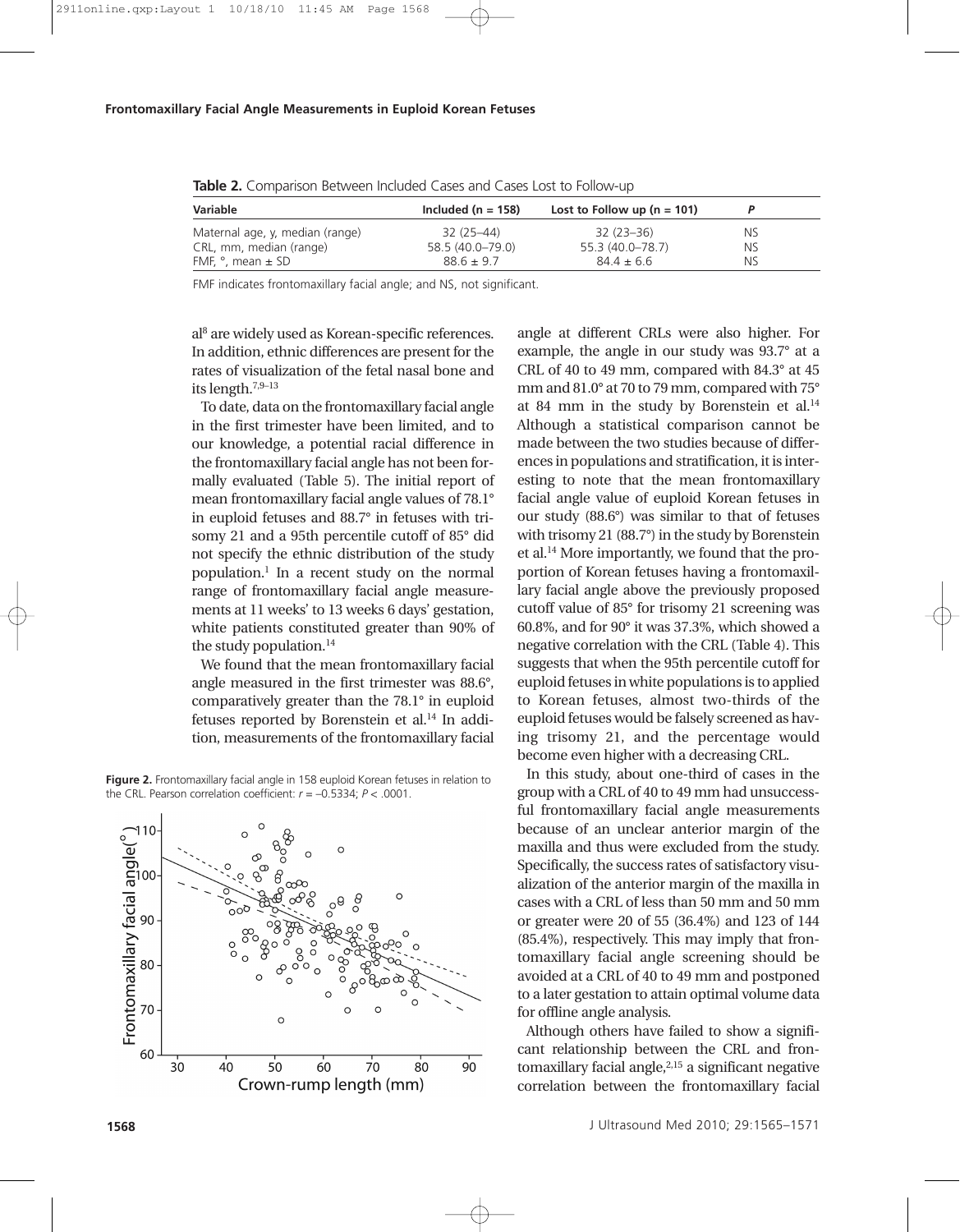

**Figure 3.** Intraobserver (**A**) and Interobserver (**B**) bias and agreement in measuring the frontomaxillary facial angle.

angle and CRL was observed in our results, which was consistent with recent observations made by Borenstein et al.<sup>1,14</sup> In addition, because the mean frontomaxillary facial angle significantly decreased with an increasing CRL, individualized 95th percentile cutoffs according to CRL may be more applicable rather than a single fixed cutoff. However, our sample size was not large enough to support the development of such cutoffs; therefore, validation should be made on the basis of larger number of cases.

Recently, Chen et al $15$  reported frontomaxillary facial angle measurements in the first trimester in fetuses with trisomy 21 in the Chinese population. The mean frontomaxillary facial angles were 82.8° in euploid fetuses and 89.7° in fetuses with trisomy 21, showing a significant difference. It is not possible to directly compare their mean value in euploid fetuses with the value in white fetuses because their study setting was different; nonetheless, the mean angle of the Chinese pop-

ulation was relatively larger than that of the white population. Our mean frontomaxillary facial value was greater than that found in the Chinese population.15 Of note, the median CRL in the study conducted by Chen et  $al<sup>15</sup>$  was greater compared with our data (64.4 versus 58.5 mm). Because the frontomaxillary facial angle and CRL are inversely related, the difference in the CRLs between the two studies may have contributed to the difference in the frontomaxillary facial angles.

There were potential limitations in this study. First, we were unable to obtain frontomaxillary facial angles in 20.6% of the enrolled cases compared with 100% success in other studies (Table 5). However, this difference may have been ascribable to the prospective nature of this study because another prospective study had a similar failure rate of 18.2%.<sup>10</sup> Second, a potential impact of a selection bias may have existed because one-third of the initially enrolled cases were retrospectively excluded from the final analysis

**Table 3.** Comparison of Paired Measurements of Frontomaxillary Facial Angle

|           |                                                       | <b>Intraobserver Variability</b> |     | <b>Interobserver Variability</b> |                |       |
|-----------|-------------------------------------------------------|----------------------------------|-----|----------------------------------|----------------|-------|
|           | Mean                                                  | 95% Limits of                    |     | Mean                             | 95% Limits of  |       |
| CRL, mm   | Difference $\pm$ SD, $^{\circ}$ Agreement, $^{\circ}$ |                                  | P   | Difference $\pm$ SD, $^{\circ}$  | Agreement, °   | Þ     |
| $40 - 79$ | $0.32 \pm 3.87$                                       | $-7.26.7.89$                     | NS. | $3.63 \pm 5.75$                  | -7.64, 14.89   | NS.   |
| < 50      | $0.39 \pm 5.32$                                       | $-10.03, 10.82$                  | NS. | $5.61 \pm 4.57$                  | $-3.35, 14.58$ | .004a |
| $\geq 50$ | $0.29 \pm 3.37$                                       | –6.31. 6.90                      | NS. | $2.13 \pm 6.18$                  | $-9.98, 14.26$ | NS.   |

NS indicates not significant.

a Bland-Altman analysis: *P* < .05, Student *t* test.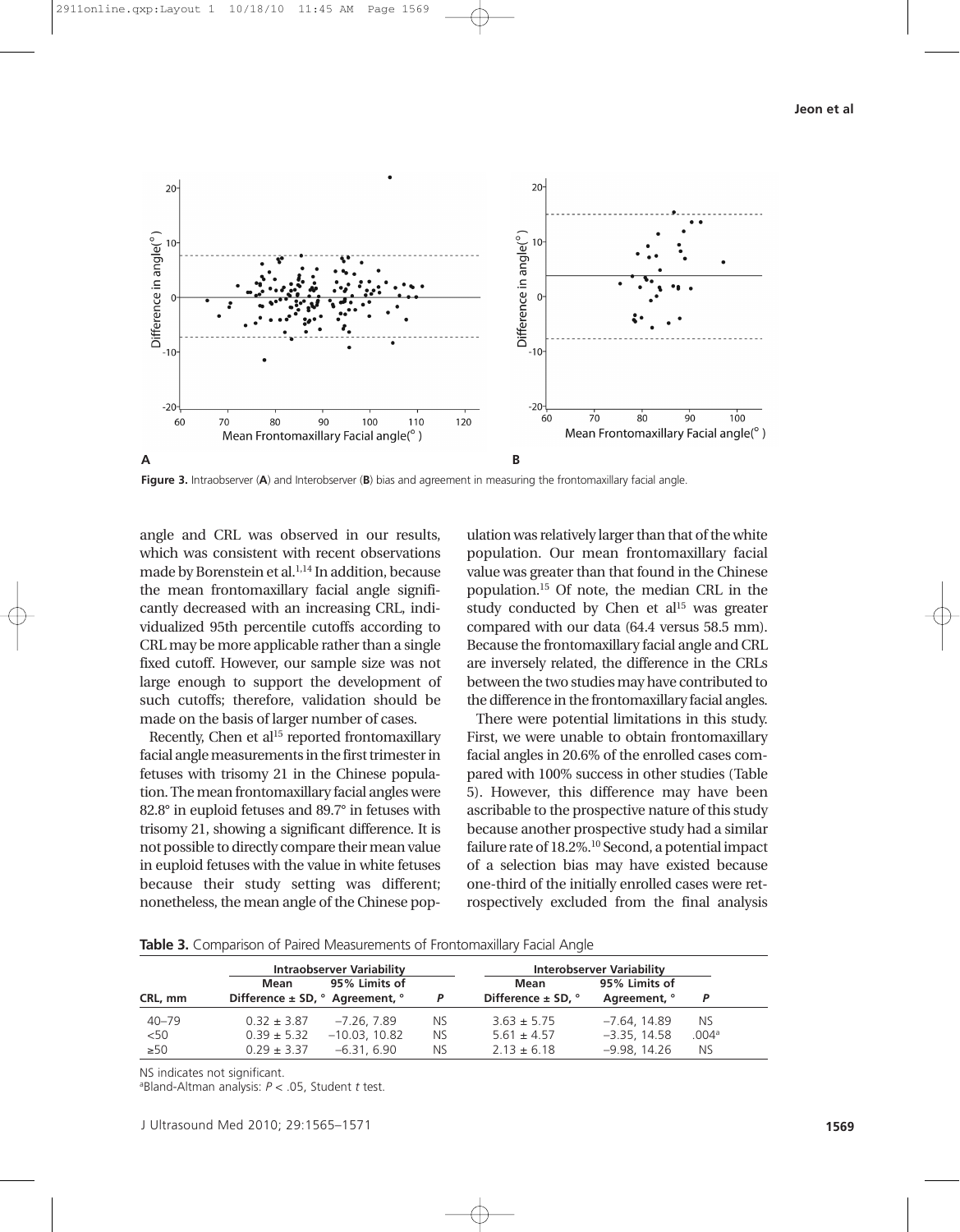| CRL,      | Cases, |    | FMF $\geq 85^\circ$ | FMF $\geq 90^{\circ}$ |      |  |
|-----------|--------|----|---------------------|-----------------------|------|--|
| mm        | n      | n  | $\%$                | n                     | %    |  |
| $40 - 49$ | 35     | 28 | 80.0                | 21                    | 60.0 |  |
| $50 - 59$ | 53     | 41 | 77.4                | 29                    | 54.7 |  |
| $60 - 69$ | 36     | 18 | 50.0                | 8                     | 222  |  |
| $70 - 79$ | 34     | 9  | 26.5                |                       | 29   |  |
| Total     | 158    | 96 | 60.8                | 59                    | 37.3 |  |

**Table 4.** Distribution of Frontomaxillary Facial Angles Above Proposed Cutoff Values by CRL in Euploid Korean Fetuses

FMF indicates frontomaxillary facial angle. *P* < .0001 for frontomaxillary facial angles of 85 $^{\circ}$  or greater and 90 $^{\circ}$  or greater,  $\chi^2$  test.

> because of loss to follow-up. Because this was a prospective study to evaluate the frontomaxillary facial angle in euploid fetuses, we needed a precise delivery outcome to confirm that the neonates had no abnormalities. Thus, we meticulously censored cases that did not deliver at our institute, which resulted in large number of excluded cases. Nonetheless, we did not find a significant difference in the median maternal age, median CRL, and frontomaxillary angle measurements between the included cases and those lost to follow-up (Table 2). Third, our data delineated an increased interobserver variation compared with prior studies. This may have been due to the relatively higher inclusion of fetuses with a CRL of less than 50 mm in this study because a CRL of less than 50 mm was shown to effect the interobserver variation (Table 5). Fourth, our cases did not include Korean fetuses with trisomy 21, which might have provided more practical data with regard to the applicability of frontomaxillary angle measurements in the Korean population.

In conclusion, the mean frontomaxillary facial angle in euploid Korean fetuses measured at 11 weeks' to 13 weeks 6 days' gestation was larger than those reported previously in white fetuses, which highlights the necessity to consider ethnic differences when incorporating frontomaxillary facial angle measurements into first-trimester trisomy 21 screening protocols. Furthermore, because of an increased failure rate in obtaining a clear anterior margin of the maxilla for frontomaxillary facial angle measurement and higher intervariability observed in fetuses with a CRL of less than 50 mm, we suggest that frontomaxillary facial angle analysis using 3D sonography should be deferred until the CRL is greater than 50 mm. However, we strongly encourage further largescale studies to verify our findings.

#### **References**

- 1. Borenstein M, Persico N, Kagan KO, Gazzoni A, Nicolaides KH. Frontomaxillary facial angle in screening for trisomy 21 at  $11 + 0$  to  $13 + 6$  weeks. Ultrasound Obstet Gynecol 2008; 32:5–11.
- 2. Sonek J, Borenstein M, Dagklis T, Persico N, Nicolaides KH. Frontomaxillary facial angle in fetuses with trisomy 21 at 11–13(6) weeks. Am J Obstet Gynecol 2007; 196:271.e1– 271.e4.
- 3. Mafrica F, Fodale V. Down subjects and Oriental population share several specific attitudes and characteristics. Med Hypotheses 2007; 69:438–440.
- 4. Plasencia W, Dagklis T, Pachoumi C, Kolitsi E, Nicolaides KH. Frontomaxillary facial angle at  $11 + 0$  to  $13 + 6$  weeks: effect of plane of acquisition. Ultrasound Obstet Gynecol 2007; 29:660–665.
- 5. Plasencia W, Dagklis T, Sotiriadis A, Borenstein M, Nicolaides KH. Frontomaxillary facial angle at 11 + 0 to 13 + 6 weeks' gestation: reproducibility of measurements. Ultrasound Obstet Gynecol 2007; 29:18–21.

|                                                 |                           |     | $\overline{\phantom{0}}$            |                                  |                                  |                                                                     |
|-------------------------------------------------|---------------------------|-----|-------------------------------------|----------------------------------|----------------------------------|---------------------------------------------------------------------|
| Reference (Type of Study)                       | Status of<br><b>Fetus</b> | n   | Successfully<br>Obtained FMF, n (%) | <b>Median CRL</b><br>(Range), mm | <b>Mean FMF</b><br>angle, °      | Ethnicity, %                                                        |
| Borenstein et al <sup>14</sup><br>(prospective) | E                         | 611 | 500 (81.8)                          | 68.2 (46-84)                     | 85 (CRL 45 mm)<br>75 (CRL 84 mm) | 91.2 white, 4.6<br>African Caribbean,<br>4.2 Indian or<br>Pakistani |
| Sonek et al <sup>2</sup>                        | E                         | 300 | 300 (100)                           | $(45 - 84)$<br>68                | 78.1                             | Not specified                                                       |
| (retrospective)                                 | T21                       | 100 | 100 (100)                           |                                  | 88.7                             |                                                                     |
| Chen et al <sup>15</sup>                        | Ε                         | 220 | 220 (100)                           | 64.7 (47.9–84.0)                 | 82.8                             | 100 Chinese                                                         |
| (retrospective)                                 | T21                       | 22  | 22 (100)                            | 64.4 (48.5-82.4)                 | 89.7                             |                                                                     |
| This study (prospective)                        | E                         | 199 | 158 (79.4)                          | 58.5 (10.0-79.0)                 | 88.6                             | 100 Korean                                                          |

#### **Table 5.** Comparison of Frontomaxillary Facial Angles Between Study Groups

E indicates euploid; FMF, frontomaxillary facial angle; and T21, trisomy 21.